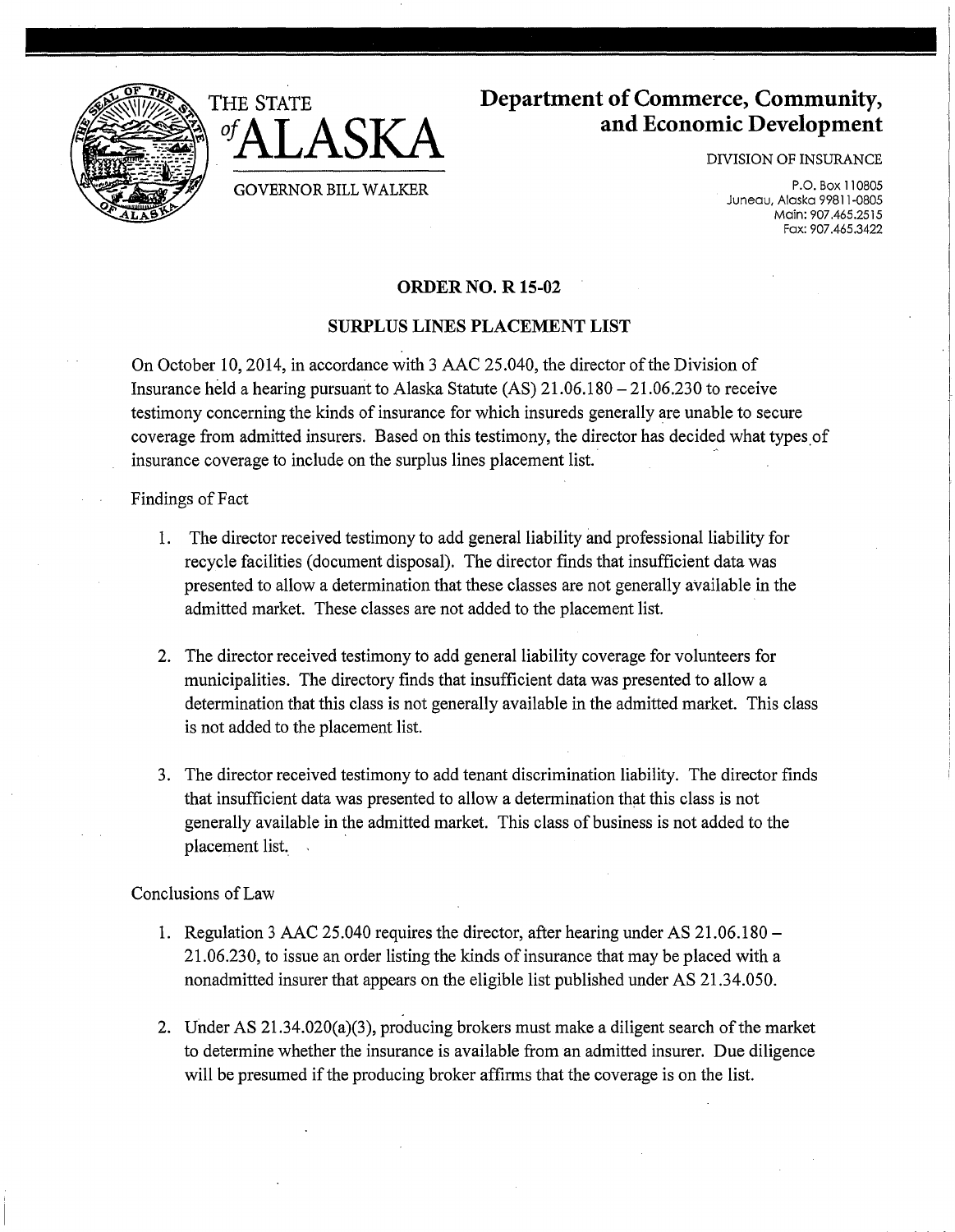3. A producing broker may apply for an exception under AS 21.34.020(a)(4) when coverage not on the placement list is available in the admitted market.

Order

For the reasons set out above, the director orders that:

The 2015 surplus lines placement list will be the same as the 2014 surplus lines placement list.

The list that follows is the surplus lines placement list to be used until a replacement order is issued.

This order replaces Order R 14-01, issued January 14, 2014.

This order is effective January 30, 2015.

Wing-Heier Lori

 $D$ rector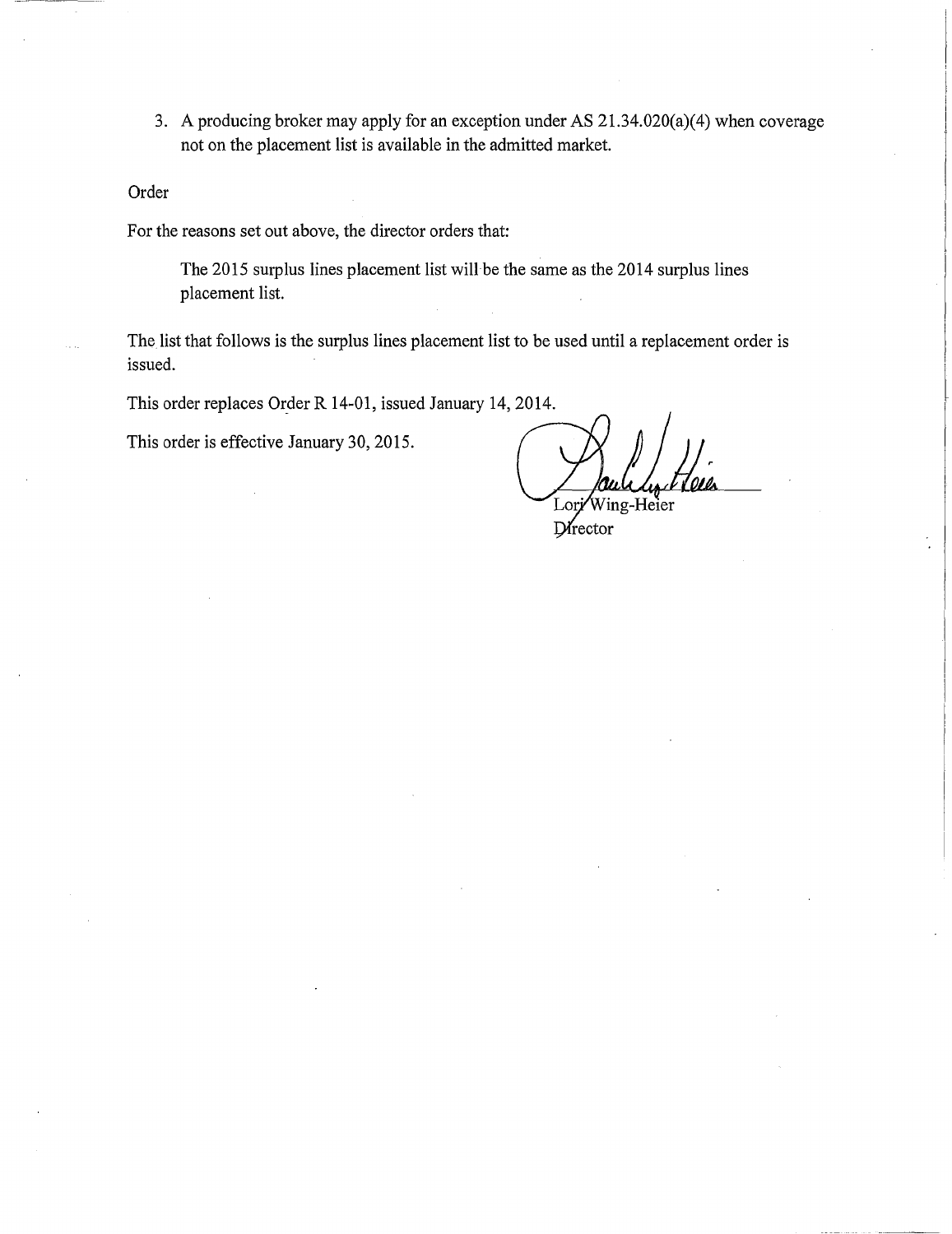| <b>Class of Business or Type of Risk</b>                                     | <b>Line of Coverage</b>                | Code     |
|------------------------------------------------------------------------------|----------------------------------------|----------|
| Adult entertainment                                                          | All lines except workers' compensation |          |
| Aircraft - antique                                                           | All lines except workers' compensation |          |
| Aircraft - chartered                                                         | All lines except workers' compensation |          |
| Aircraft - ground operations at a fixed base                                 | All lines except workers' compensation |          |
| Aircraft - passenger liability                                               | <b>Excess liability</b>                | 22 or 17 |
| Aircraft applicators - liability including crop damage<br>and chemical drift | Liability                              | 17       |
| Airport liability                                                            | Liability                              | 17       |
| Airport repair operations                                                    | Excess liability                       | 17       |
| Alarm companies                                                              | General liability                      | 17       |
| Amusement rides                                                              | General liability                      | 17       |
| Animal rides, saddle horses, rodeos and horse shows                          | General liability                      | 17       |
| Apartment(s) in building -- see Buildings                                    |                                        |          |
| Apartment buildings - pre-1980, or wood frame, or<br>nonsprinklered          | All lines except workers' compensation |          |
| Architects & engineers                                                       | E&O                                    | 17       |
| Armored car services                                                         | All lines except workers' compensation |          |
| Assisted living homes or centers                                             | All lines except workers' compensation |          |
| ATM operators                                                                | E&O                                    | 17       |
| Attorneys professional liability                                             | Professional liability                 | 11       |
| Auto rental firms - short term                                               | Auto physical damage                   | 21.2     |
| Automobile - commercial                                                      | Monoline physical damage               | 21.2     |
| Aviation parts manufacturing                                                 | Monoline products liability            | 18       |
| Aviation maintenance vehicles                                                | All lines except workers' compensation |          |
| Aviation/aircraft                                                            | <b>Excess liability</b>                | 22 or 17 |
| Balloon - hot air/gas                                                        | All lines except workers' compensation |          |
| <b>Bars</b>                                                                  | Liquor liability                       | 17       |
| Boat manufacturing/repair                                                    | General liability                      | 17       |
| Bridges and tunnels                                                          | Inland marine                          | 9        |
| Broad Regulatory Protection/Interruption                                     | Professional liability                 | 17, 11   |
| Builder's risk - frame construction                                          | Inland marine                          | 9        |
| Builder's risk - remote locations                                            | Inland marine                          | 9        |
| <b>Building inspectors</b>                                                   | Professional liability/E&O             | 11       |
| Buildings - air-supported dome structures                                    | Fire and allied lines                  | 1, 2.1   |
| Buildings - on pilings                                                       | Fire and allied lines                  | 1, 2.1   |
| Buildings - pre-1980                                                         | Fire and allied lines                  | 1, 2.1   |
| Buildings - containing apartment(s) with any other<br>occupancy              | Property                               | 1, 2.1   |
| Buildings - vacant                                                           | Property, general liability            | 1, 17    |
| Business interruption                                                        | Monoline                               | 1, 2.1   |
| Cameras                                                                      | Inland marine                          | 9        |

 $\label{eq:2.1} \frac{1}{2} \int_{\mathbb{R}^3} \left| \frac{d\mu}{d\mu} \right|^2 \, d\mu = \frac{1}{2} \int_{\mathbb{R}^3} \left| \frac{d\mu}{d\mu} \right|^2 \, d\mu = \frac{1}{2} \int_{\mathbb{R}^3} \left| \frac{d\mu}{d\mu} \right|^2 \, d\mu.$ 

 $\frac{d}{dt} \sum_{i=1}^{n} \frac{d}{dt} \left( \frac{d}{dt} \right)^2 \left( \frac{d}{dt} \right)^2$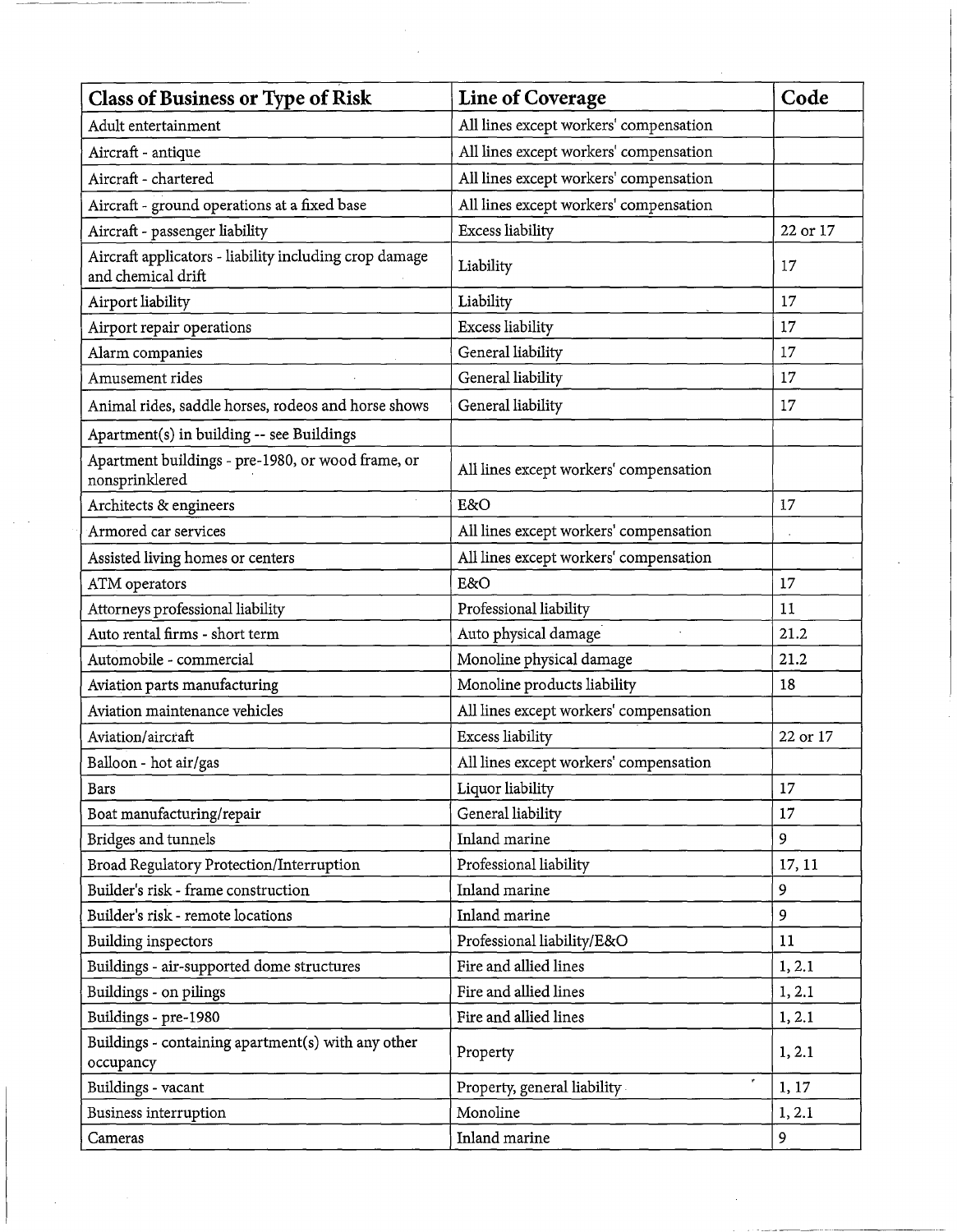| <b>Class of Business or Type of Risk</b>                                      | <b>Line of Coverage</b>                   | Code              |
|-------------------------------------------------------------------------------|-------------------------------------------|-------------------|
| Cargo - see Motor truck cargo                                                 |                                           |                   |
| Churches                                                                      | Abuse & molestation                       | 17                |
| Classic/antique autos                                                         | Auto physical damage                      | $21.1$ or<br>21.2 |
| Coin dealers                                                                  | Inland marine                             | 9                 |
| Coin-operated devices                                                         | Inland marine                             | 9                 |
| Commercial risks, excluding excess workers'<br>compensation                   | Excess liability                          | 17                |
| Computer programmers                                                          | General liability, professional liability | 17, 11            |
| Computer repair/service                                                       | General liability                         | 17                |
| Construction management                                                       | Professional liability                    | 11                |
| Consultants                                                                   | General liability, professional liability | 17, 11            |
| Contact lenses                                                                | Inland marine                             | 9                 |
| Contractors of the following types:                                           |                                           |                   |
| Demolition                                                                    | Liability                                 | 17                |
| Design-build                                                                  | Professional liability                    | 11                |
| Environmental                                                                 | Liability                                 | 17                |
| <b>Exterior Finish Installation Systems</b>                                   | General liability & excess                | 17                |
| Fire suppression - including service and sales                                | Liability                                 | 17                |
| General                                                                       | Liability                                 | 17                |
| Pile driving                                                                  | All lines except workers' compensation    |                   |
| Residential                                                                   | Liability                                 | 17                |
| Counseling - see Residential counseling services                              |                                           |                   |
| CPAs                                                                          | E&O                                       | 17                |
| Crane components manufacturing                                                | General liability                         | 17                |
| Crane inspectors                                                              | Professional liability                    | 11                |
| Crane operators [see also Riggers liability below]                            | General liability & inland marine         | 17, 9             |
| Crane rental, with or without operators [see also<br>Riggers liability below] | General liability                         | 17                |
| Custodial care - licensed for under 25, which includes:                       | General liability, abuse & molestation    | 17                |
| Adult day care centers                                                        |                                           |                   |
| Child day care centers                                                        |                                           |                   |
| Developmentally disabled                                                      |                                           |                   |
| Homes for the aged                                                            |                                           |                   |
| In-home day care                                                              |                                           |                   |
| Public transportation                                                         |                                           |                   |
| Residential care centers                                                      |                                           |                   |
| Cyber Liability                                                               | General liability                         | 17, 11            |
| DIC other than earthquake & flood                                             | Inland marine                             | 9                 |
| <b>Divers</b>                                                                 | General liability                         | 17                |
| Docks, piers, and wharves - wood frame                                        | Inland marine                             | 9                 |

 $\ddot{\phantom{0}}$ 

 $\Delta \phi = 0.001$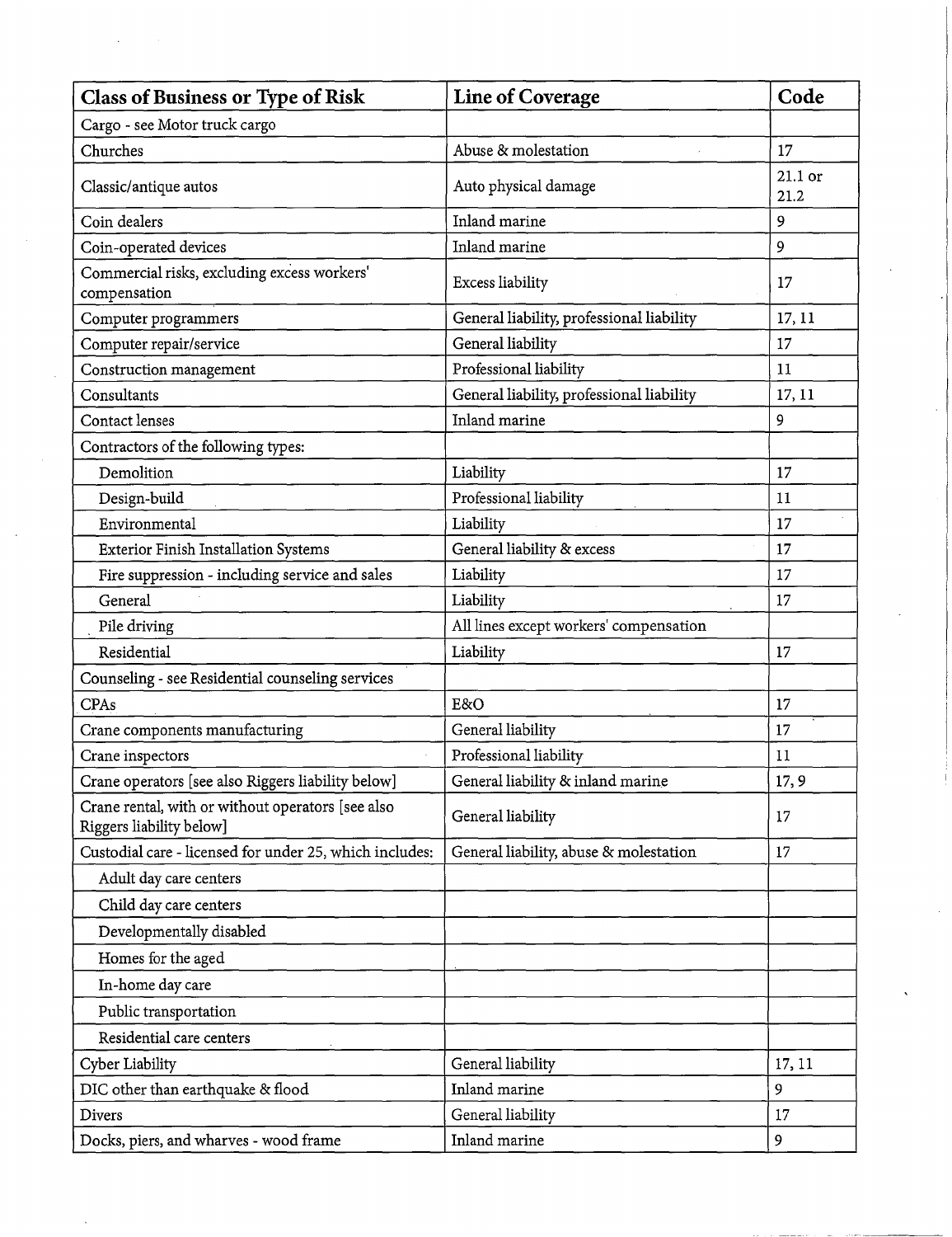| <b>Class of Business or Type of Risk</b>                                   | <b>Line of Coverage</b>                | Code                    |
|----------------------------------------------------------------------------|----------------------------------------|-------------------------|
| Drought                                                                    | Fire and allied lines                  | 1, 2.1                  |
| Earthquake                                                                 | Monoline (may be combined with flood)  | 12                      |
| Employment practices liability                                             | Monoline liability                     | 17                      |
| Energy auditors                                                            | Professional liability                 | 11                      |
| Engineers                                                                  | Professional liability                 | 11                      |
| Environmental consulting                                                   | Professional liability                 | 11                      |
| Environmental impairment                                                   | Liability                              | 17                      |
| Estheticians                                                               | Professional liability                 | 11                      |
| Excess coverage - commercial, excluding excess<br>workers' compensation    | Excess liability                       | 17                      |
| Explosion                                                                  | Monoline liability                     | 17                      |
| Explosive manufacturing, storage, or sales                                 | General liability, fire & allied lines | 17                      |
| Exterminators - pest control                                               | General liability                      | 17                      |
| Financial advisors                                                         | Professional liability                 | 11                      |
| Fine arts                                                                  | Inland marine                          | 9                       |
| Fire extinguisher sales/service                                            | General liability                      | 17                      |
| Fire suppression contractors                                               | Professional liability                 | 11                      |
| Flood                                                                      | Monoline (may be combined with quake)  | 2.3                     |
| Food-borne illness                                                         | General liability                      | 17                      |
| Furs                                                                       | Inland marine                          | 9                       |
| Garage - auto repair (Hazard II)                                           | Liability on garage form               | 19.4                    |
| Garage keepers legal liability                                             | Liability                              | 19.4                    |
| Gold mines                                                                 | Crime                                  | 2.1, 33                 |
| Greenhouses                                                                | Fire and allied lines (wind & hail)    | 2.1                     |
| Guide, lodge, or outfitter - airstrips                                     | All lines except workers' compensation |                         |
| Guides, lodges, or outfitters - aircraft hull or liability                 | Liability & hull                       | 22                      |
| Guides, outfitters, or lodges - remote                                     | General liability                      | 17                      |
| Habitational (see also Buildings)                                          | Fire and allied lines                  | 1, 2.1                  |
| Hanger keepers                                                             | Monoline liability                     | 17                      |
| Hay in open or barns - when value exceeds \$25,000 /<br>each stack or barn | Fire and allied lines                  | 1, 2.1                  |
| Hazardous materials hauling                                                | All lines except workers' compensation |                         |
| Heavy equipment repair                                                     | General liability & garage             | 17, 19.4                |
| Helicopters                                                                | All lines except workers' compensation | 22                      |
| Hired & nonowned auto                                                      | Monoline                               | 19.4                    |
| Home health care                                                           | Liability                              | 17                      |
| Home inspectors                                                            | Professional liability                 | 11                      |
| Homeowners - valued at \$2 million or higher                               | Homeowners                             | $\overline{\mathbf{4}}$ |
| Homeowners - with past losses                                              | Homeowners                             | $\overline{4}$          |
| Indoor trampoline parks                                                    | General liability                      | 17                      |
| In-home bed and breakfast                                                  | General liability                      | 17                      |
| In-home day care                                                           | General liability                      | 17                      |

 $\mathcal{L}^{\text{max}}_{\text{max}}$ 

 $\label{eq:2} \frac{1}{2} \int_{\mathbb{R}^3} \left| \frac{d\mathbf{x}}{d\mathbf{x}} \right|^2 \, d\mathbf{x} \, d\mathbf{x} \, d\mathbf{x} \, d\mathbf{x} \, d\mathbf{x} \, d\mathbf{x} \, d\mathbf{x} \, d\mathbf{x} \, d\mathbf{x} \, d\mathbf{x} \, d\mathbf{x} \, d\mathbf{x} \, d\mathbf{x} \, d\mathbf{x} \, d\mathbf{x} \, d\mathbf{x} \, d\mathbf{x} \, d\mathbf{x} \, d\mathbf{x} \, d\mathbf{x} \, d\mathbf{x} \, d$ 

 $\frac{1}{\sqrt{2}}\left( \frac{1}{\sqrt{2}}\right) ^{2}$ 

 $\frac{1}{2}$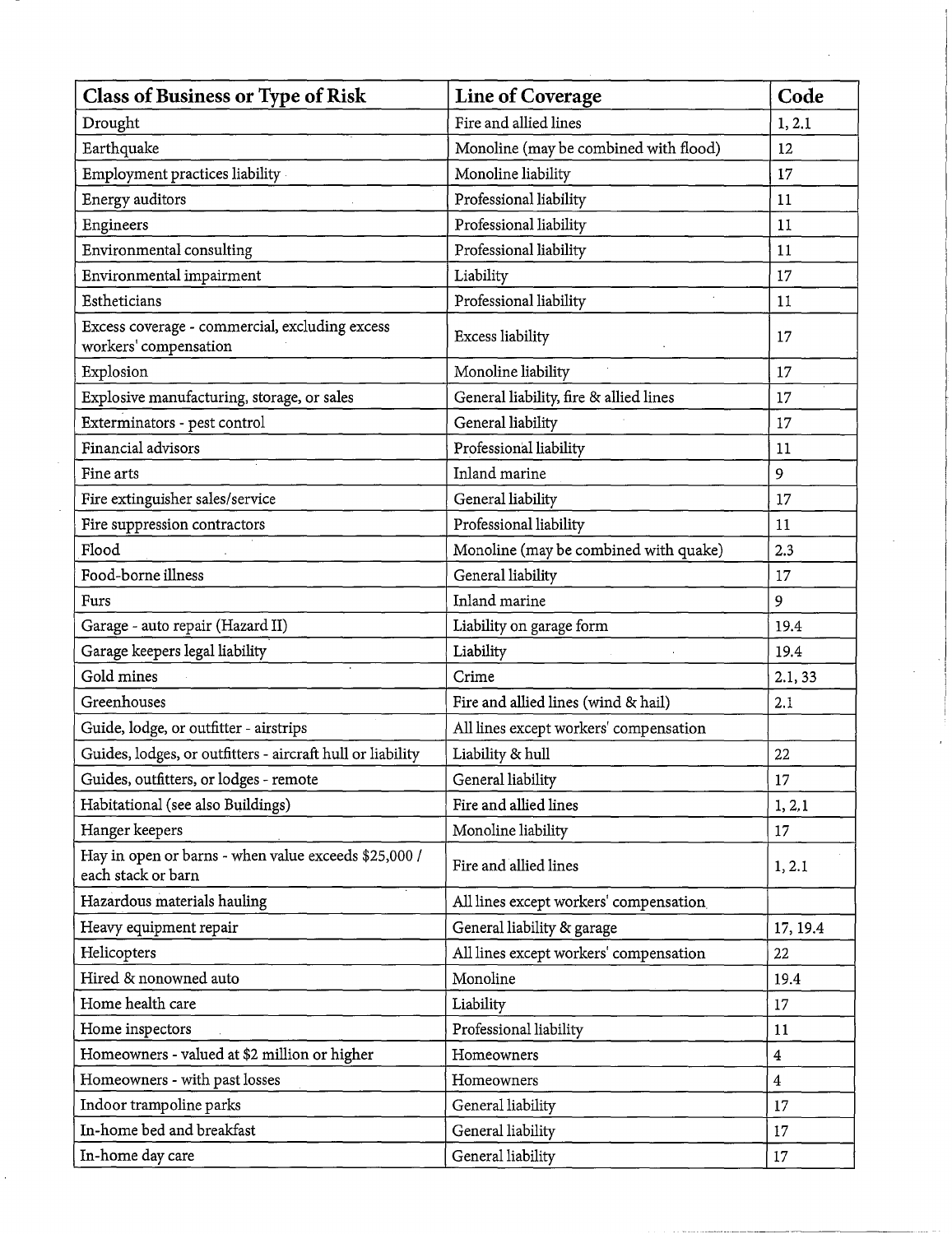| <b>Class of Business or Type of Risk</b>                    | Line of Coverage                               | Code         |
|-------------------------------------------------------------|------------------------------------------------|--------------|
| Internet services                                           | E&O                                            | 17           |
| Jewelry                                                     | Inland marine                                  | 9            |
| Kidnap/ransom                                               | Crime                                          | 33           |
| Leased motor homes                                          | Auto physical damage                           | 21.2         |
| Liquor liability                                            | Monoline liability                             | 17           |
| Luxury autos                                                | Auto physical damage                           | 21.1         |
| Managed care                                                | Professional liability/E&O                     | 11           |
| Marine surveyors                                            | General liability, professional liability      | 17, 11       |
| Media and sports events                                     | Inland marine                                  | 9            |
| Medical billing                                             | E&O                                            | 11           |
| Medical malpractice                                         | Liability                                      | 11           |
| Mental health professionals & counselors                    | Professional liability, D&O                    | 11           |
| Mining                                                      | General liability                              | 17           |
| Mobile home parks                                           | General liability                              | 17           |
| Mold consultants                                            | Liability                                      | 17           |
| Mortgage bankers/brokers                                    | E&O, Fiduciary bonds                           | 17, 24       |
| Mortgage protection/impairment                              | General liability                              | 17           |
| Motor truck cargo - values \$100,000 or more                | Inland marine                                  | 9            |
| Motor truck cargo - haul road or trans Canada               | Inland marine                                  | 9            |
| Motor truck cargo - contractors equipment or<br>perishables | Inland marine                                  | 9            |
| Music festivals                                             | General liability, inland marine               | 17, 9        |
| New ventures - less than three years experience             | General liability, professional, D&O           | 17           |
| Nonprofit - financially distressed                          | Professional liability, D&O                    | 11           |
| Nonprofit - public media                                    | Professional liability, D&O                    | 11           |
| Nursing homes                                               | General liability                              | 17           |
| Oil or gas field services                                   | General liability                              | 17           |
| Oil pipeline and offshore loading facility                  | Package (GL incl. pollution, property), excess | 5.1, 5.2, 17 |
| P&I - monoline                                              | Marine                                         | 8            |
| Plastic manufacturers and sales                             | Fire and allied lines                          | 1,2.1        |
| Police professional liability                               | Professional liability                         | 11           |
| Police protective liability- false arrest, personal injury  | Monoline liability                             | 17           |
| Pollution/contamination                                     | Monoline liability                             | 17           |
| Polyurethane-insulated buildings                            | Fire and allied lines                          | 1, 2.1       |
| Products and completed operations                           | Monoline liability                             | 17           |
| Property management                                         | Professional liability                         | 11           |
| Public officials                                            | Professional liability                         | 11           |
| Push cart vendors                                           | General liability, inland marine               | 17, 9        |
| Racing autos                                                | Auto physical damage                           | 21.2         |
| Railroad protective                                         | Monoline liability                             | 17           |
| Railroads                                                   | General liability, fire & allied lines         | 17, 1, 2.1   |

 $\hat{\vec{r}}$ 

 $\mathcal{L}^{(1)}$  and  $\mathcal{L}^{(2)}$ 

 $\mathcal{L}_{\mathcal{A}}$ 

--- -- ---- --------------------------~-

 $\mathcal{A}_{\mathcal{A}}$